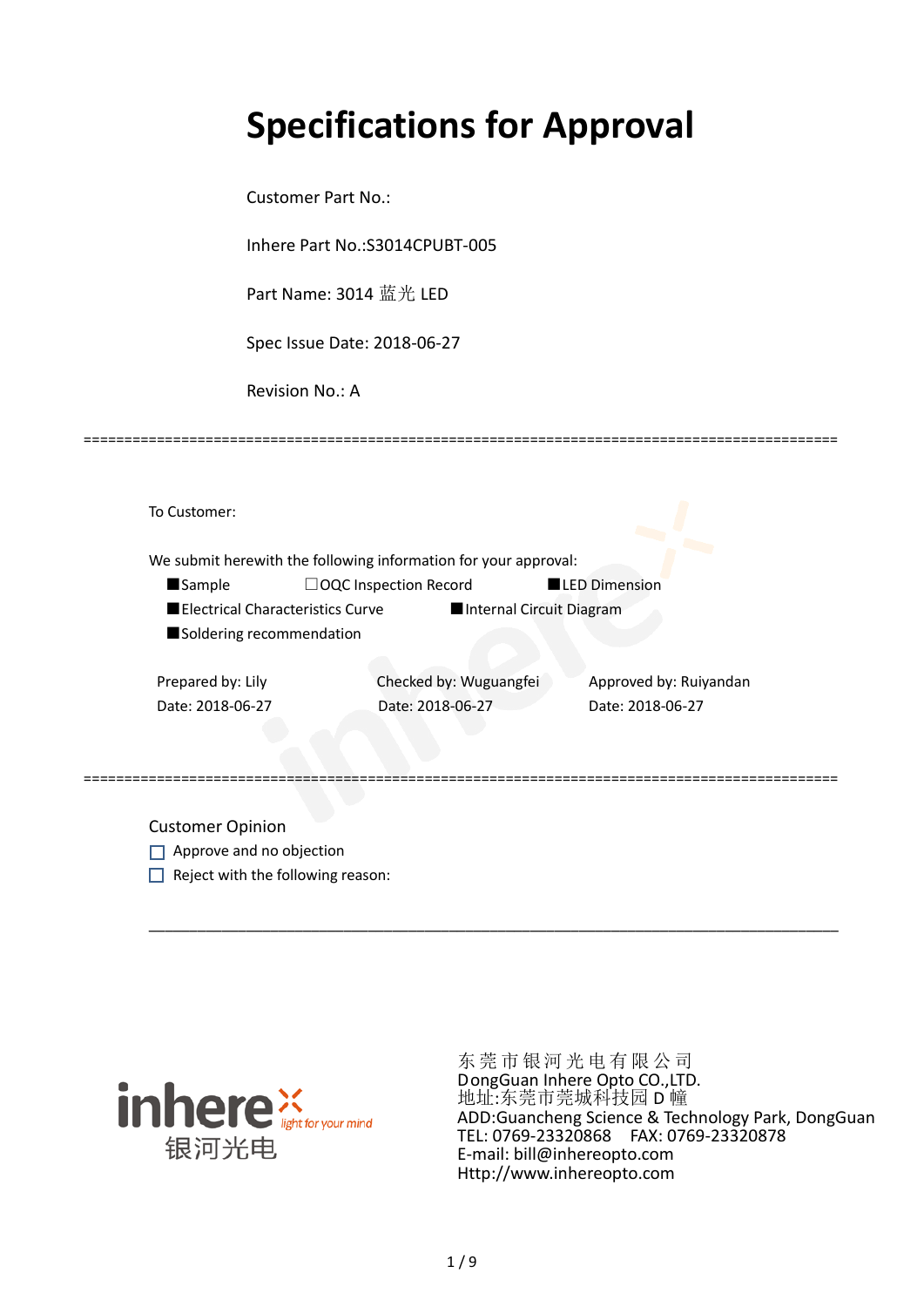#### **Features**

3.0mmⅹ1.4m LED, 0.75mm thickness

Low power consumption

Wide view angle

Package: 4000pcs/reel

RoHS Compliant

### **Applications**

Ideal for back light and indicator

Various colors and lens types available

### **Package outlines Recommend Pad Layout**



| Part No.       | <b>Emitted color</b> | <b>Dice</b> | Lens color        |
|----------------|----------------------|-------------|-------------------|
| S3014CPUBT-005 | <b>Blue</b>          | InGaN/GaN   | Water transparent |

#### Notes:

All dimensions are in millimeters (inches);

Tolerances are ±0.1mm (0.004inch) unless otherwise noted.

Part No.:S3014CPUBT-005 Rev.: A Date: 2018-06-27

Prepared by: Lily Checked by: Wuguangfei Approved by: Ruiyandan Approved by: Ruiyandan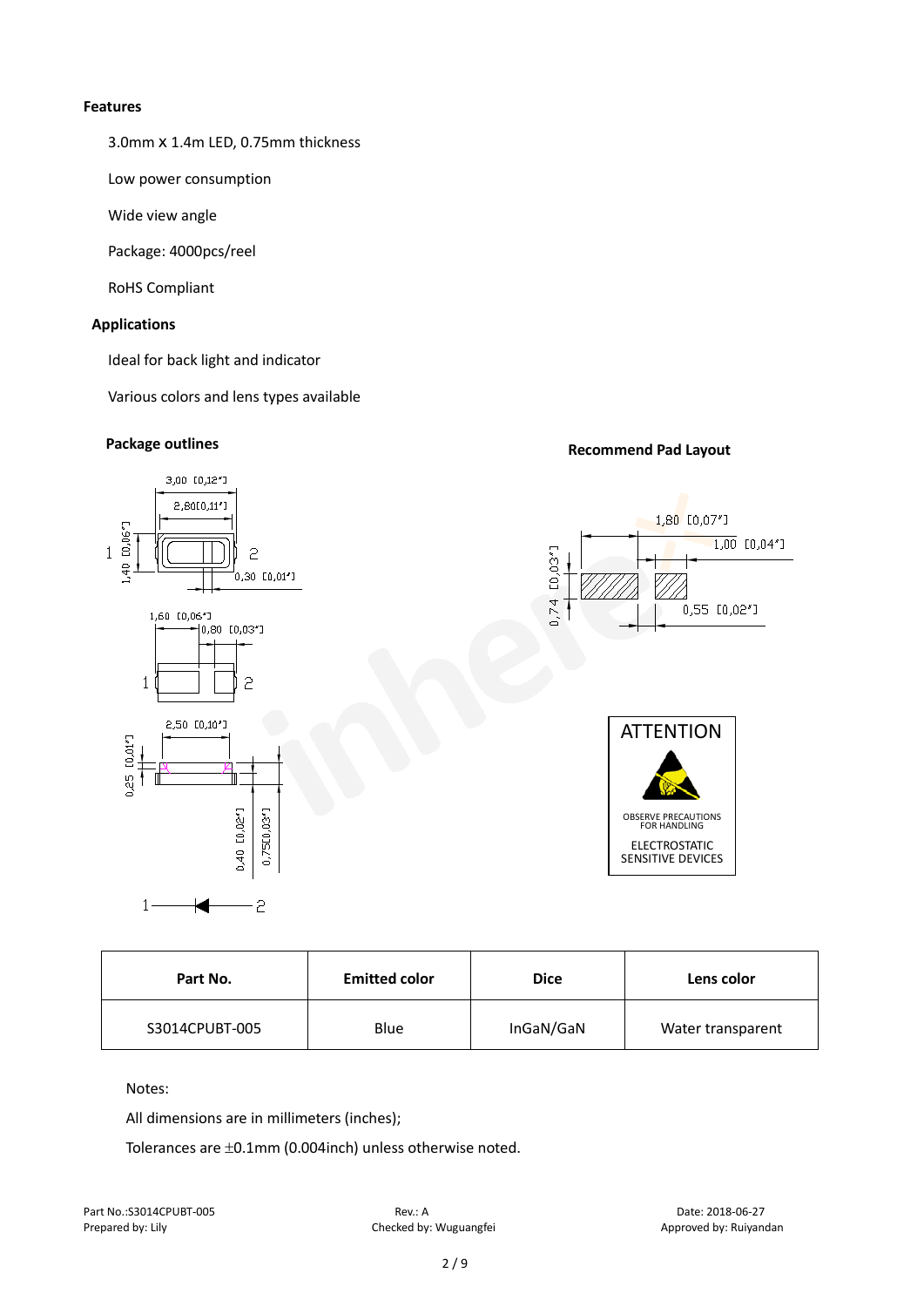### **Absolute Maximum Ratings (Ta=25**℃)

| Parameter                               | Symbol      | Value      | Unit         |
|-----------------------------------------|-------------|------------|--------------|
| Forward current                         | f           | 30         | mA           |
| Reverse voltage                         | Vr          | 5          | V            |
| Power dissipation                       | Pd          | 108        | mW           |
| Operating temperature                   | Top         | $-40$ ~+85 | $^{\circ}$ C |
| Storage temperature                     | <b>Tstg</b> | $-40$ ~+85 | $^{\circ}$ C |
| Peak pulsing current (1/10 duty f=1kHz) | Ifp         | 100        | mA           |

### **Electro-Optical Characteristics (Ta=25**℃)

|                             | <b>Test</b><br><b>Condition</b> | Symbol        | Value |                                       |            |        |
|-----------------------------|---------------------------------|---------------|-------|---------------------------------------|------------|--------|
| Parameter                   |                                 |               | Min   | <b>Typ</b>                            | <b>Max</b> | Unit   |
| Wavelength at peak emission | $If=20mA$                       | $\lambda$ p   |       | 464                                   |            | nm     |
| Spectral half bandwidth     | $If=20mA$                       | Δλ            | $-$   | 21                                    |            | nm     |
| Dominant wavelength         | $If=20mA$                       | $\lambda$ d   | 465   | --                                    | 475        | nm     |
| Forward voltage             | $If=20mA$                       | Vf            | 2.8   | $\hspace{0.05cm}$ – $\hspace{0.05cm}$ | 3.6        | $\vee$ |
| Luminous intensity          | $If=20mA$                       | Iv            | 250   | 385                                   |            | mcd    |
| Viewing angle at 50% lv     | $If=20mA$                       | $2\theta$ 1/2 | --    | 120                                   | $-$        | Deg    |
| Reverse current             | $Vr = 5V$                       | Ir            | $- -$ | $-\,-$                                | 10         | μA     |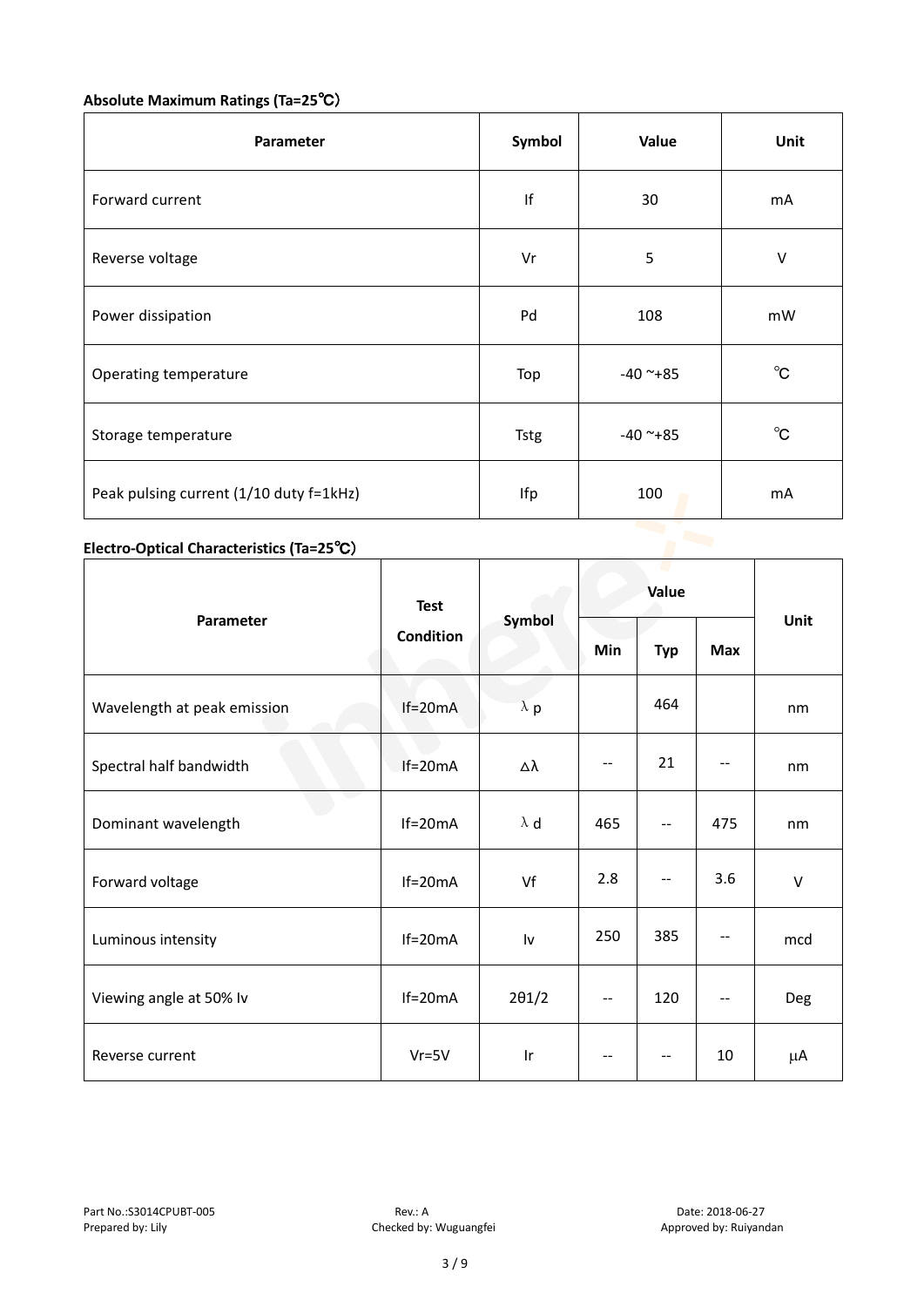#### **Optical characteristic curves**

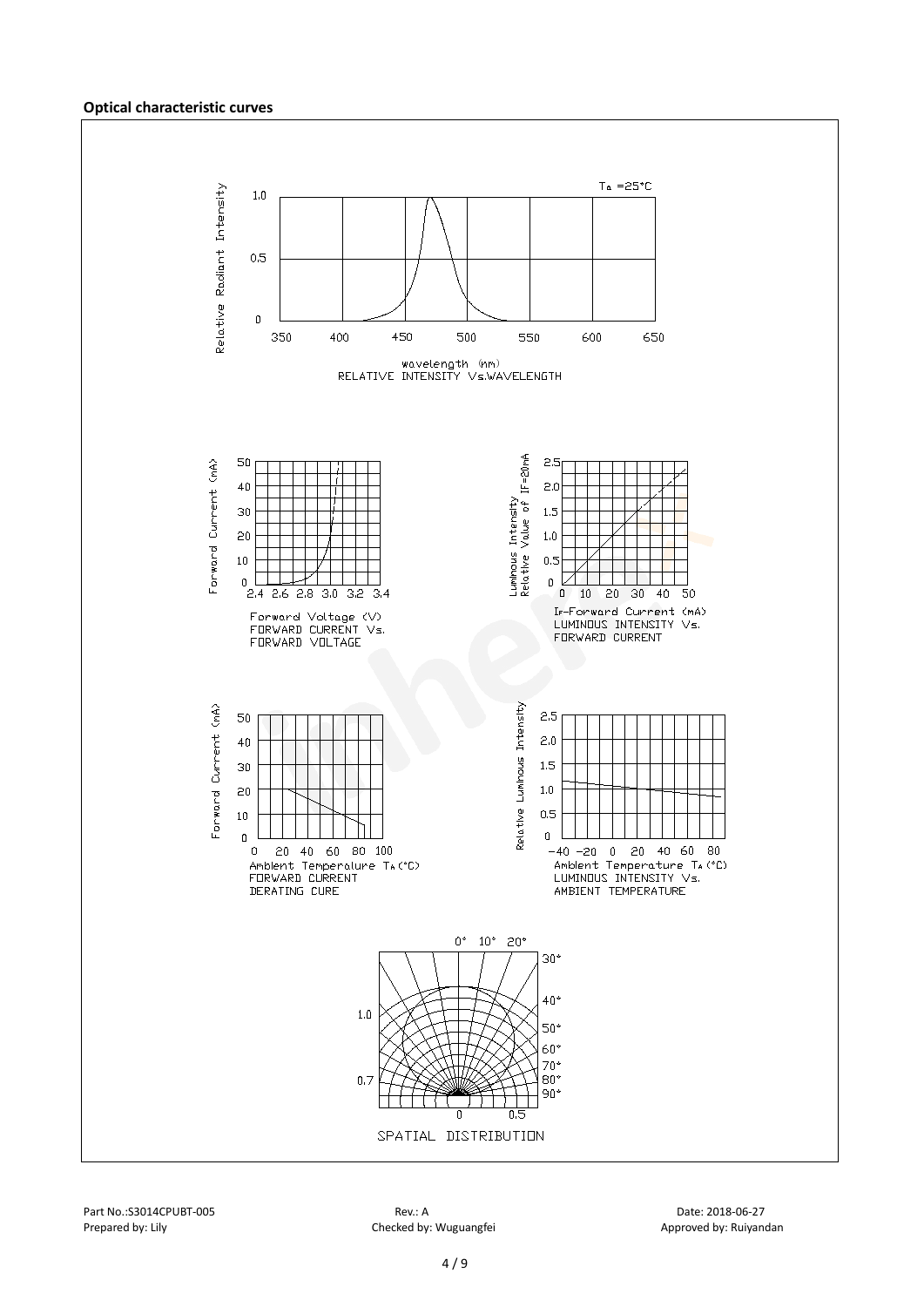#### **Reflow Profile**

Reflow Temp/Time



#### Notes:

- 1. We recommend the reflow temperature 245℃ (±5℃). The maximum soldering temperature should be limited to 260℃.
- 2. Don't cause stress to the epoxy resin while it is exposed to high temperature.
- 3. Number of reflow process shall be 2 times or less.

#### ■Soldering iron

Basic spec is  $\leq$  5sec when 320°C (±20°C). If temperature is higher, time should be shorter (+10°C $\rightarrow$ -1sec). Power dissipation of iron should be smaller than 20W, and temperatures should be controllable .Surface temperature of the device should be under 350℃.

#### **Rework**

- 1. Customer must finish rework within 5 sec under 340℃.
- 2. The head of iron cannot touch copper foil
- 3. Twin-head type is preferred.



Avoid rubbing or scraping the resin by any object, during high temperature, for example reflow solder etc.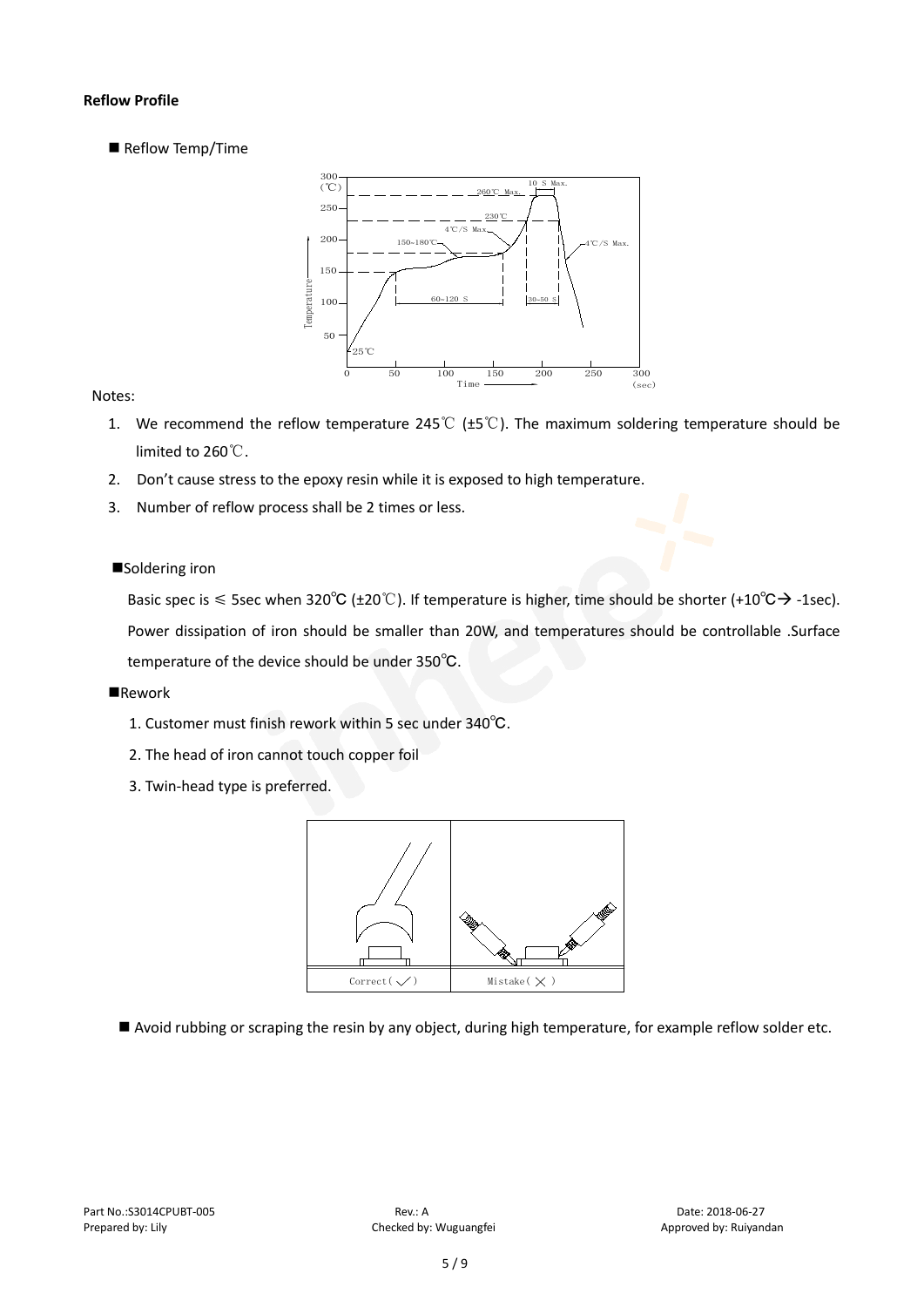#### T**est circuit and handling precautions**

Test circuit



■ Handling precautions

#### 1. Over-current-proof

Customer must apply resistors for protection; otherwise slight voltage shift will cause big current change

(Burn out will happen).

#### 2. Storage

#### 2.1 It is recommended to store the products in the following conditions:

Humidity: 60% R.H. Max.

Temperature: 5℃~30℃

- 2.2 Shelf life in sealed bag: 12 month at <5℃~30°C and <30% R.H. after the package is opened, the products should be used within 24hrs or they should be keeping to stored at≦20 R.H. with zip-lock sealed.
- 3. Baking

It is recommended to baking before soldering. The Conditions is: 60±5℃/24hrs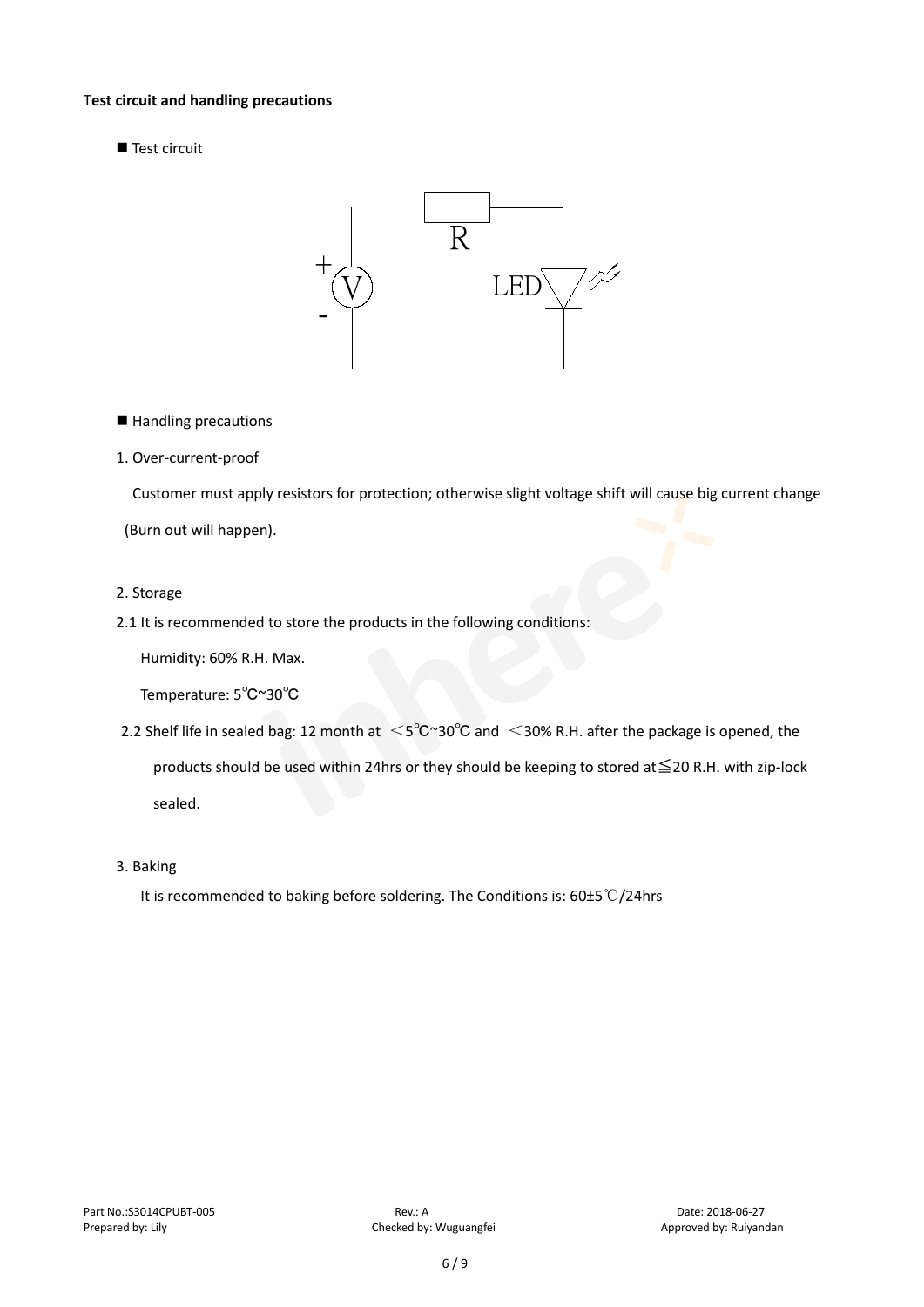### **Test Items and Results of Reliability**

| <b>Test Item</b>                                  | <b>Test Conditions</b>                                                         | <b>Standard</b><br><b>Test Method</b> | <b>Note</b> | <b>Number of</b><br><b>Test</b> |
|---------------------------------------------------|--------------------------------------------------------------------------------|---------------------------------------|-------------|---------------------------------|
| <b>Reflow Soldering</b>                           | Ta=260 $\pm$ 5 °C, Time=10 $\pm$ 2S                                            | JB/T 10845-2008                       | 3times      | 0/22                            |
| Salt Atmosphere                                   | Ta=35±3°C, PH=6.5 $\sim$ 7.2                                                   | GB/T 2423.17-2008                     | 24hrs       | 0/22                            |
| Temperature Cycling                               | -40 $±5^{\circ}$ C<br>$30±1$ min<br>个→(25℃/5±1min)↓<br>100±5°C<br>$30±1$ min   | GB/T 2423.22-2012                     | 100cycles   | 0/22                            |
| <b>Thermal Shock</b>                              | Ta=-40±5 $\degree \text{C}$ $\sim$ 100±5 $\degree \text{C}$ ,<br>15±1min dwell | GB/T 2423.22-2012                     | 100cycles   | 0/22                            |
| High Humidity High Temp.<br>Cycling               | Ta=30±5 °C $\sim$ 65±5 °C,<br>90±5%RH,24hrs/1cycle                             | GB/T 2423.4-2008                      | 10cycles    | 0/22                            |
| High Humidity High Temp.<br>Storage Life          | Ta=85±5 °C, $\psi$ (%)=85±5%RH                                                 | GB/T 2423.3-2006                      | 1000hrs     | 0/22                            |
| High Temperature<br><b>Storage Life</b>           | Ta=100±5°C, non-operating                                                      | GB/T 2423.2-2008                      | 1000hrs     | 0/22                            |
| Low Temperature<br>Storage Life                   | Ta=-40±5℃, non-operating                                                       | GB/T 2423.1-2008                      | 1000hrs     | 0/22                            |
| Life Test                                         | Ta=26±5℃,@20mA,<br>$\psi$ (%)=25%RH~55%RH                                      |                                       | 1000hrs     | 0/22                            |
| High Humidity High Temp.<br><b>Operating Life</b> | Ta=85±5 $\degree$ C, @20mA,<br>$\psi$ (%)=85%RH                                | GB/T 2423.3-2006                      | 500hrs      | 0/22                            |
| Low Temperature<br><b>Operating Life</b>          | Ta=-20±5℃,@20mA                                                                | GB/T 2423.1-2008                      | 1000hrs     | 0/22                            |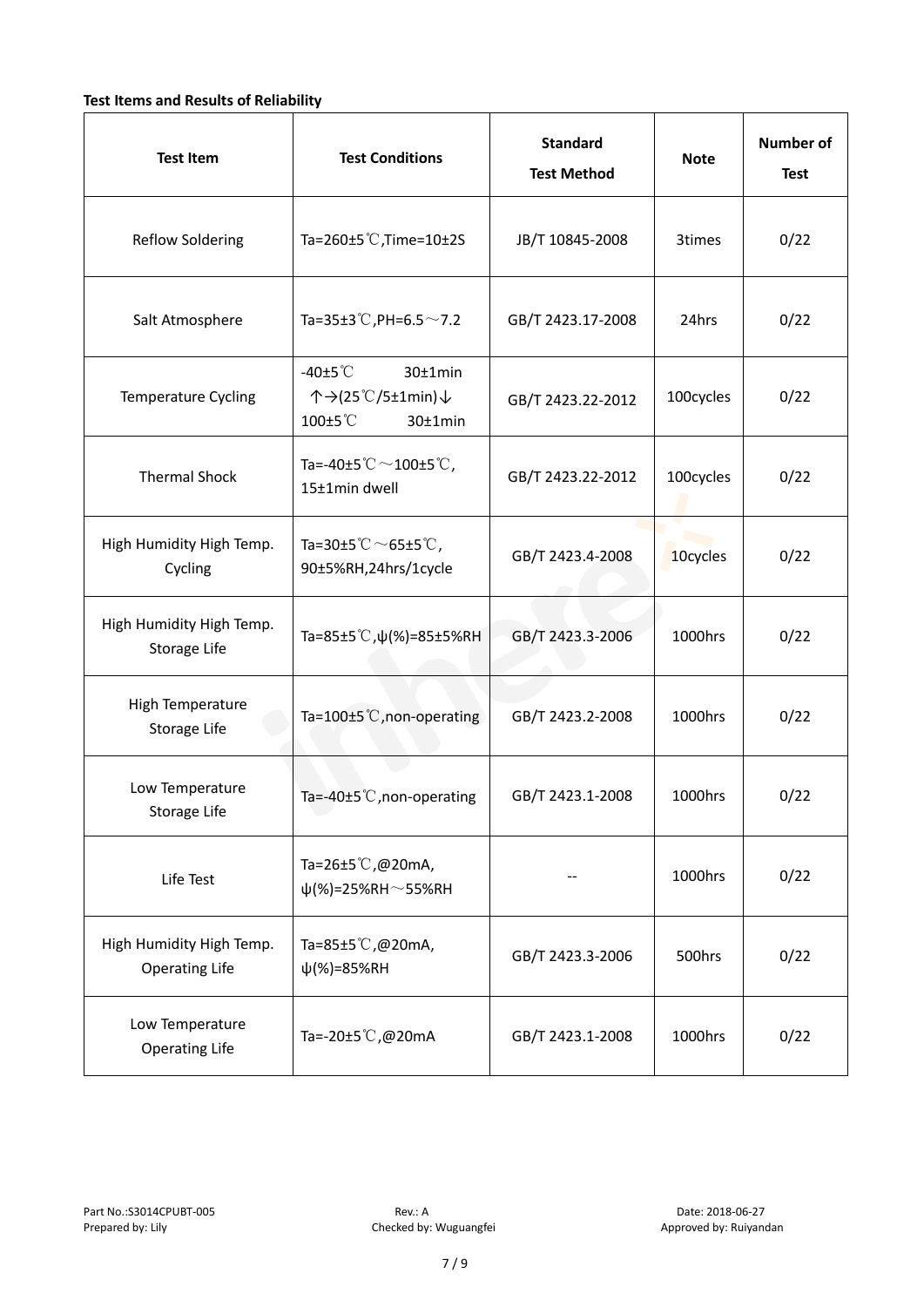#### **3014 Series SMD Top LED Lamps Packaging Specifications**

- 
- Feeding Direction **Constanting Constanting Constanting Constanting Constanting Constanting Constanting Constanting Constanting Constanting Constanting Constanting Constanting Constanting Constanting Constanting Constanting**





**Dimensions of Tape (Unit: mm)**



Notes:

- 1. Empty component pockets are sealed with top cover tape;
- 2. The maximum number of missing lamps is two;
- 3. The cathode is oriented towards the tape sprocket hole in accordance with ANSI/EIA RS-481 specifications.
- 4. 4,000pcs/Reel.